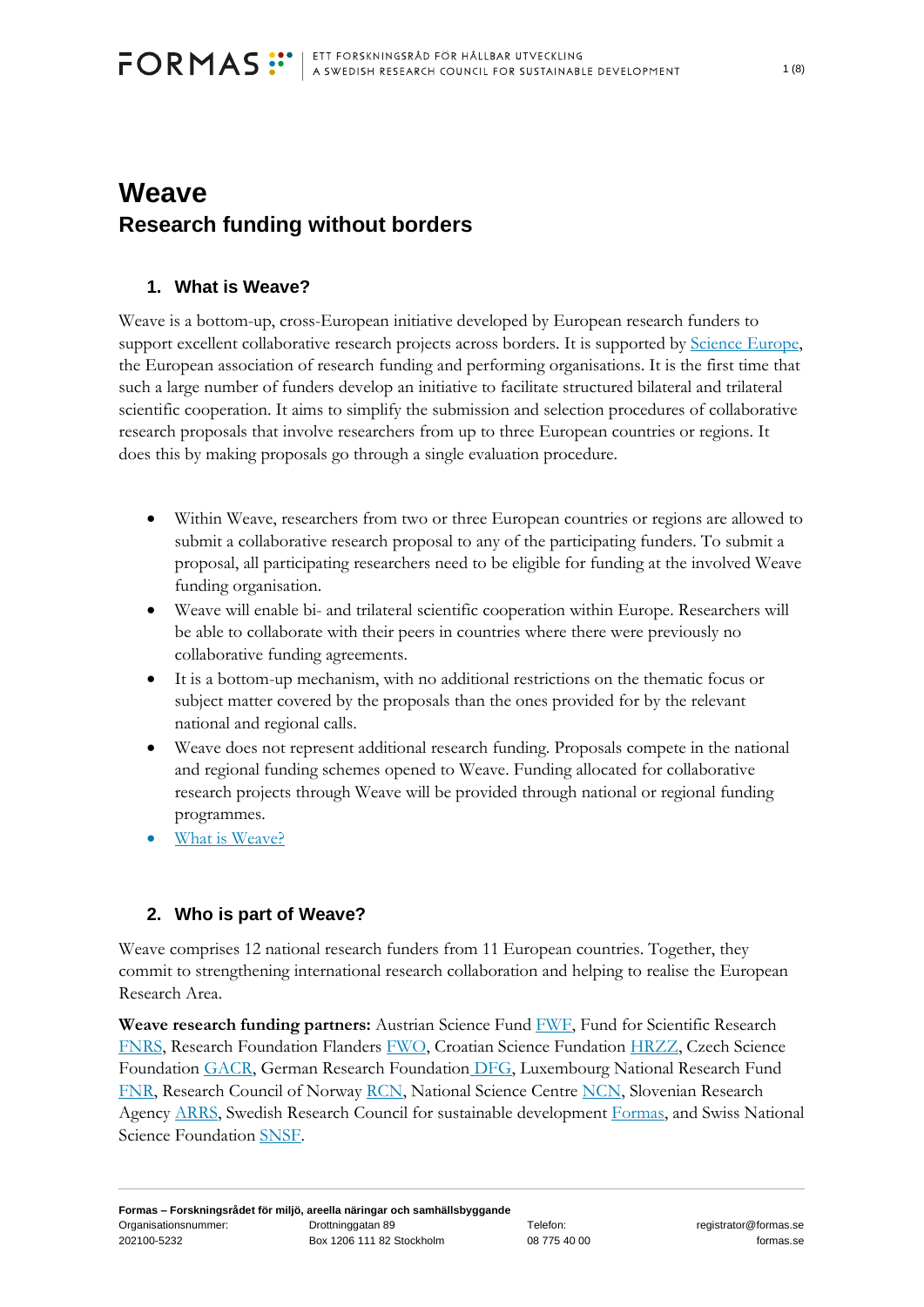

Weave will be rolled out progressively over the course of the next years. Not all configurations for collaboration will be possible under Weave immediately at launch. Participating funders will start by funding projects with the other funders they have standing agreements with and will enlarged incrementally. Weave will also open up and welcome new funders into the scheme once fully up and running.

The Weave tool shows the possible project combinations and the upcoming submission deadlines. [Weave tool](https://weave-research.net/find-your-funding/)

#### **3. Who is Formas collaborating with now?**

Within Weave, Formas currently directly co-operates with the two following research funding organisations:

- **[FNR Luxemburg](https://www.fnr.lu/)**
- [SNSF Switzerland](https://www.snf.ch/en)

#### **4. How does Weave work?**

Weave was developed by European funders to support excellent research projects. It simplifies the submission of joint applications by centralising evaluation at a single agency. In the Weave funding scheme, researchers from two to three European countries submit a joint proposal to one of the funding organisations involved. Each applicant needs to meet the participation requirements and eligibility criteria defined by their funder. The main applicant must meet the requirements and eligibility criteria defined by their national funder (Lead Agency) and each co-applicant must meet the requirements and eligibility criteria defined by their own national funder (Partner Agency).

Formas is part of Weave through the Annual open call and the grant 'Research projects'.

#### **Weave is based on the Lead Agency Procedure.**

- 1. The researchers appoint one person as the main applicant, whose role includes submitting the joint application to the funding agency of their country (Lead Agency).
- 2. For administrative reasons, the co-applicants also need to make parallel submissions to the national funders of their countries (the Partner Agencies).
- 3. The funder that receives the proposal (the Lead Agency) evaluates it according to its internal rules set out for its respective national or regional programme.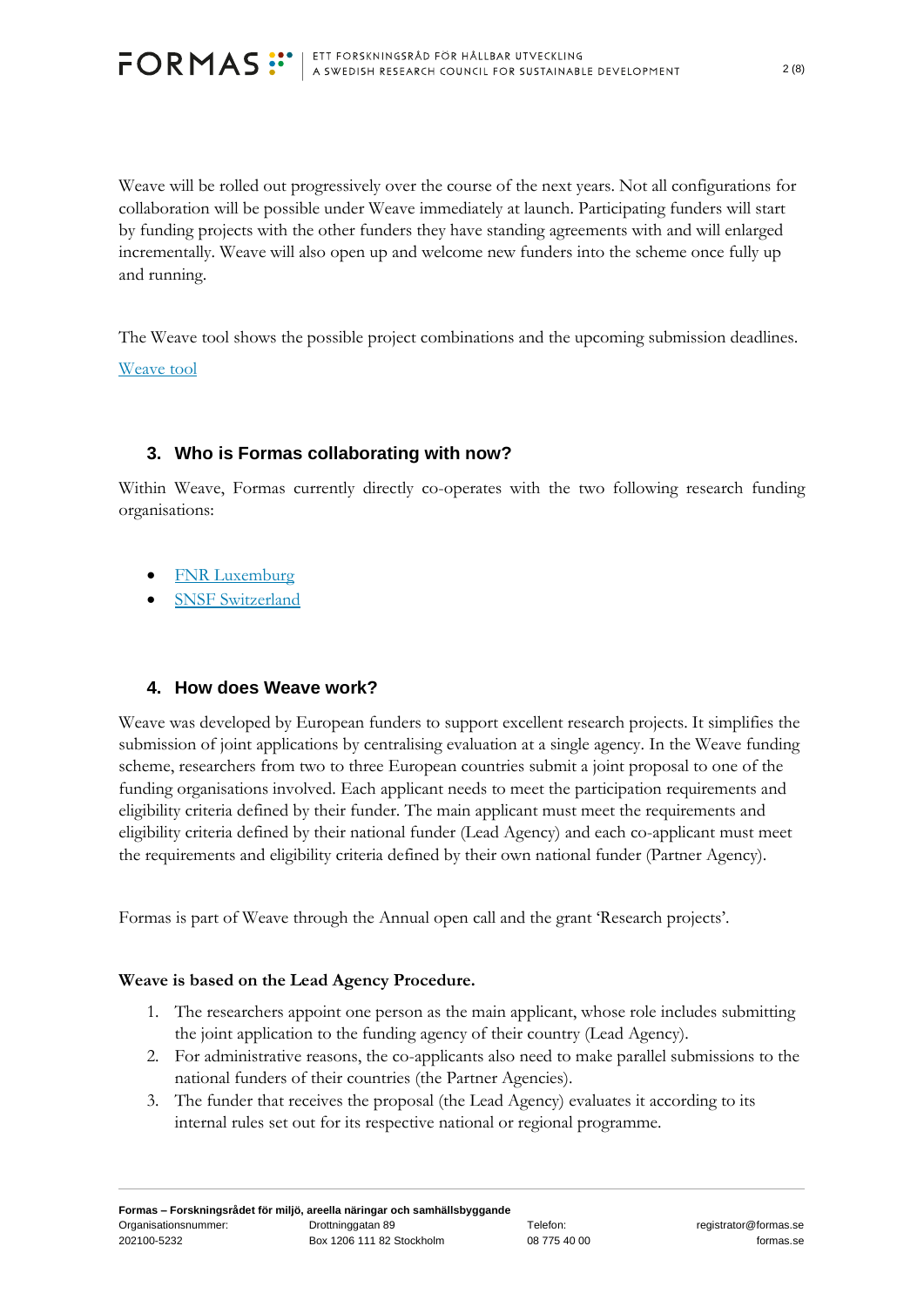- 4. If the application follows the rules of the call, the Lead Agency forwards the decision to its partner organisation(s) (the Partner Agencies)for approval and budgetary purposes. If the main applicant is not eligible or if the application does not follow the rules of the call the application will be rejected, and the Partner Agency(ies) will be informed.
- 5. The partner organisation checks that their applicants meet the eligibility criteria set forth in call guidelines. If the co-applicants are eligible at the Partner Agency, the Partner Agency inform the Lead Agency and the application will continue to the review process of the call. If any of the co-applicants are not eligible at their Partner Agency, the complete application will be rejected.

# **5. Formas acts as a Lead Agency**

The Lead Agency process allows researchers in Sweden and partner(s) country to submit a joint research proposal to either of the national funding organisations. The Weave projects are compared directly with the other projects submitted in the same funding scheme. Joint proposals submitted to Formas as the Lead Agency must be prepared in accordance with the Formas Annual [open call Research Projects](https://formas.se/en/start-page/archive/calls/2022-01-25-annual-open-call---research-projects.html) and its rules.

**Important**! When Formas acts as Lead Agency, the application has to be submitted to the Annual open call, but it **only** refers to grants for 'Research projects'. The grant 'Research projects for Early-Career researchers' is not part of Weave.

**Register your application in Prisma: as a Weave collaboration:** Please not that you need to register your application as a Weave collaboration by marking an x in "Mark if this application is part of the Science Europe collaboration Weave where you act as a main applicant and Formas is the Lead Agency. "Followed by filling in what other countries are part of the application.

- The project description must encompass the entire bi- or trilateral research project.
- The distribution of work between the partners must be clearly described.
- For the Lead Agency application, please enter the applicants based abroad as participating researcher (co-applicant) Prisma and follow the co-applicant guidelines for the call.
- For administrative reasons, the co-applicants need to, within seven days, submit the application to be evaluated by Formas, as Lead Agency, to their respective funders (Partner agencies).
- Financial aspects must include information on the Swedish and all other international project parts.
- The budget for all partners (from Sweden and abroad) must be justified.
- A Swedish main applicant cannot simultaneously submit any other applications as a main applicant to the Annual Open Call.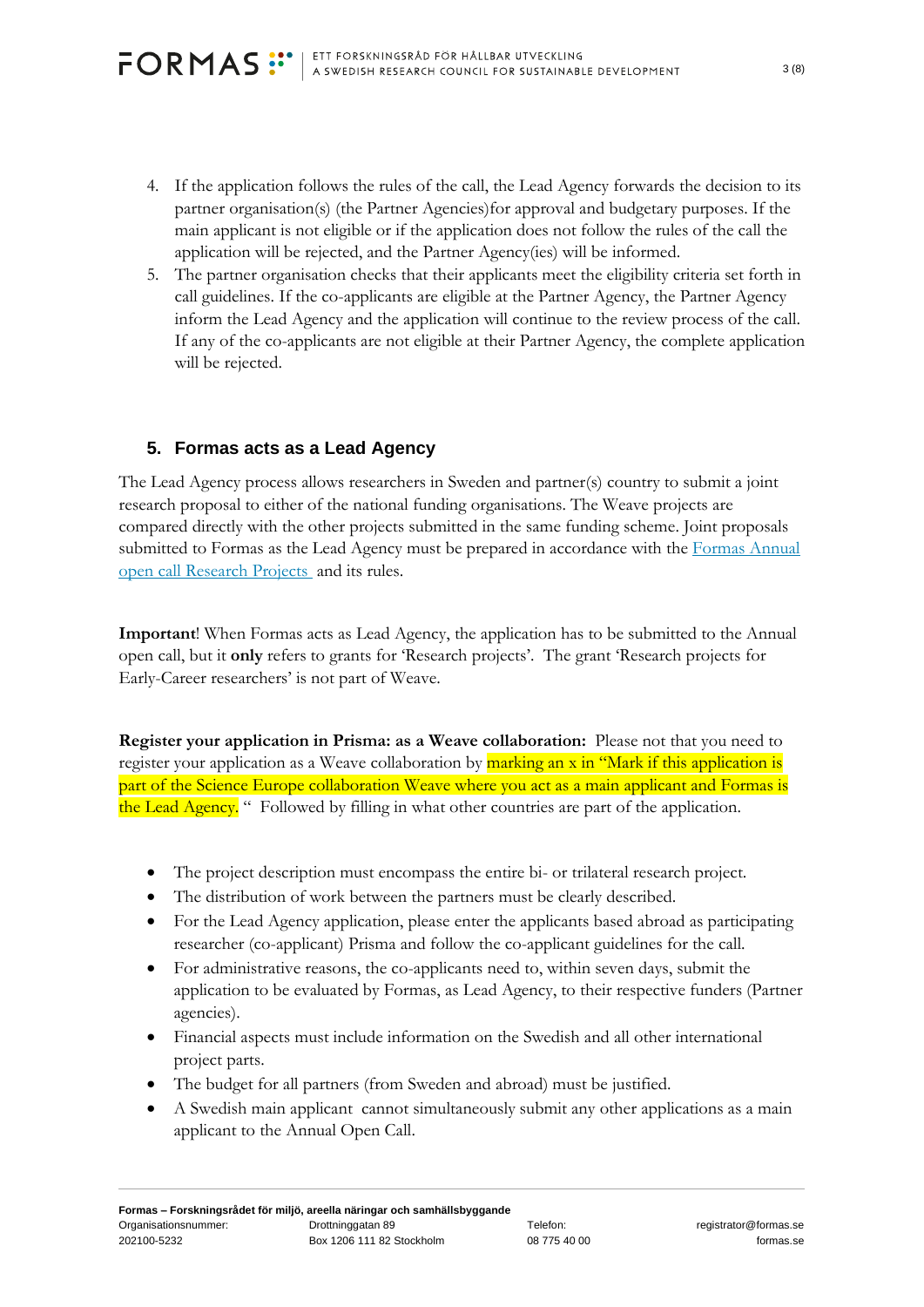- If Formas acts as Lead Agency, the application has to be submitted to the Annual open call, but it only refers to grants for 'Research projects'.
- The grant 'Research projects for early-career researchers' is **not** part of Weave.
- You can only be the lead in one application submitted to Weave and/or to the Annual open call.
- A Lead Agency application can be submitted provided there are no thematic overlaps with project grants that are already approved for funding.
- The proposals must be submitted by the project leader, based at a Swedish administrative organisation, to Formas grant management system Prisma for the Annual open call no later than the deadline for the call. For 2022 the deadline is April 21, 14.00 (CET).
- **All rules** for the Annual Open Call Research Projects of the year of the application applies either as a Lead or a Partner in Weave.

# **6. Formas acts a Partner Agency and other organisations acts as Lead Agency**

Proposals for which one of Formas Weave collaborations acts as Lead Agency must be prepared in accordance with the formal guidelines of the Lead Agency. Please follow the information and guidelines at the webpage of the Lead Agency and if you have any questions regarding their submission process contact them directly.

- Applicants based in Sweden must fulfill the formals requirements of Formas Annual open [call Research Projects a](https://formas.se/en/start-page/archive/calls/2022-01-25-annual-open-call---research-projects.html)nd its rules, even as a co-applicant (Partner Agency).
- The grant 'Research projects for Early-Career researchers' is **not** part of Weave.
- When Formas is a Partner Agency, you as a co-applicant must submit an exact copy of the application submitted to the Lead Agency.
- An application can be submitted provided that there are no thematic overlaps with grants for projects that the applicant has already approved for funding. Read the rules that apply to the Annual Open Call for ongoing projects.
- All rules for the Annual Open Call Research Project, during the application year, apply to the applicant either when Formas is Lead or Partner in Weave.
- There must be a clear budget and budget motivation for the Swedish project part as well as for the other applicants' budget in the application.
- The budget for all partners (from Sweden and abroad) must be justified.
- The project description must encompass the entire bi- or trilateral research project. There must be a detailed work plan for that research for both the main applicant and the coapplicant(s). The distribution of work between the partners must be clearly described.
- **Letter of intent from the Swedish administrating organisation.** The applicant needs to submit a letter of intent from their Swedish administrating organisation. The confirmation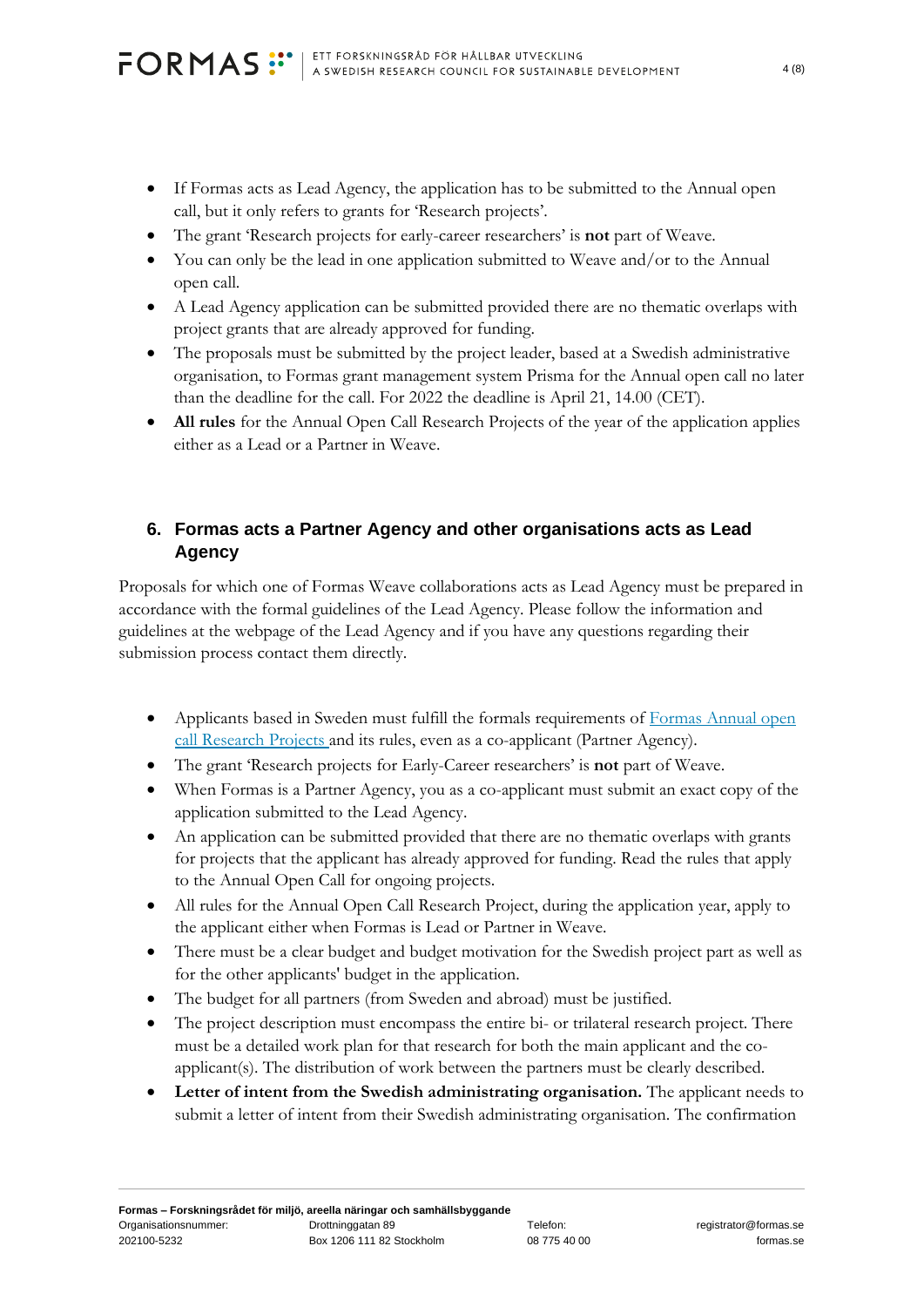must contain an assurance that the applicant and the project is approved by the Swedish administrating organisation.

#### **Documents needed to be sent to Formas**

- An exact copy of the application submitted to the Lead Agency
- Letter of intent from the Swedish administrating organisation

Application procedure when Formas is a Partner Agency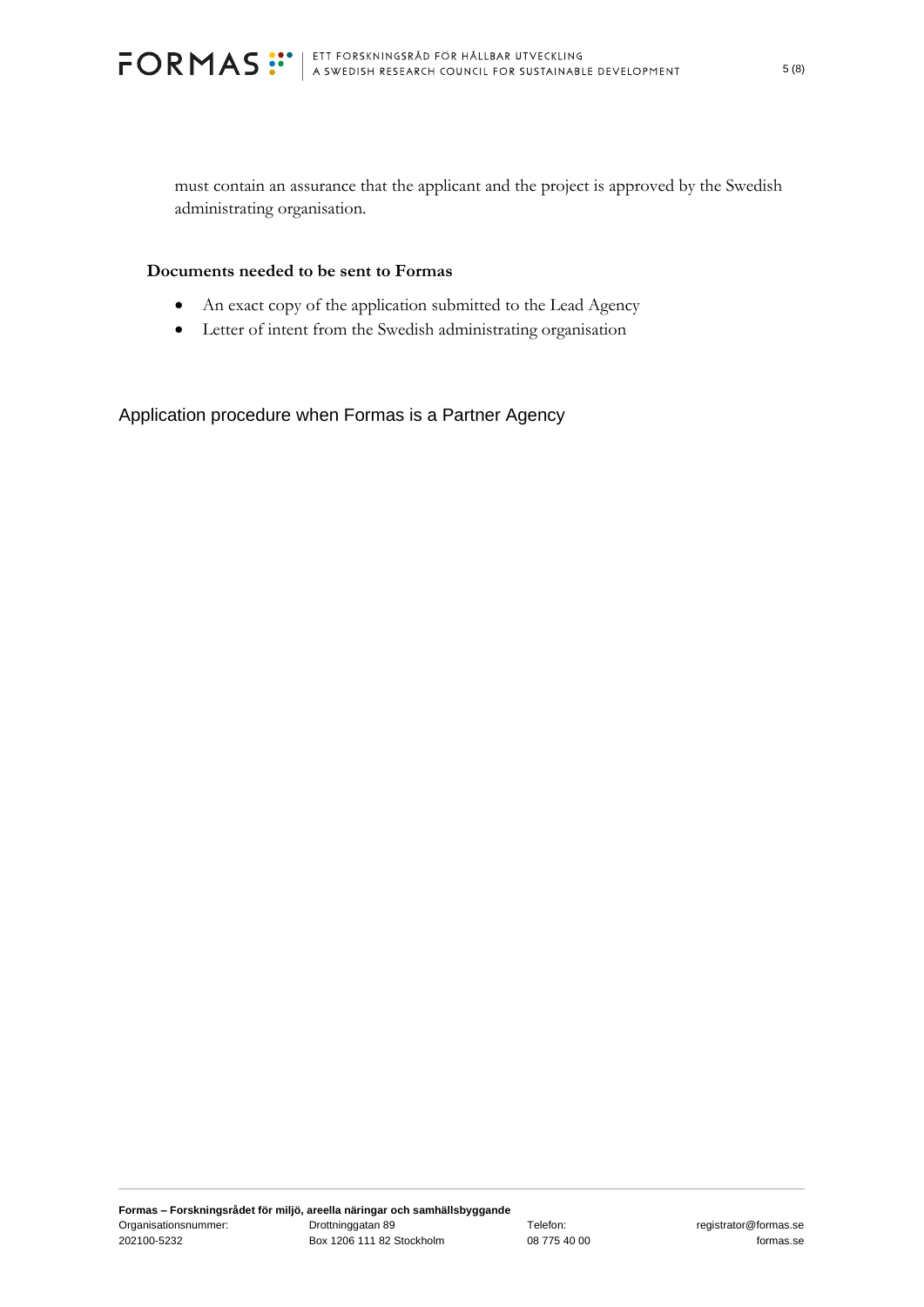- 1) If the application follows the rules of the call, the Lead Agency forwards the decision to its partner organisation(s) (the Partner Agencies)for approval and budgetary purposes. That is, the Lead Agency contacts Formas if they have a Weave application where Formas is a Partner Agency.
- 2) If the main applicant is not eligible or if the application does not follow the rules of the call the application will be rejected by the Lead Agency, and the Partner Agency(ies) will be informed.
- 3) The Swedish applicant sends an exact copy of the application that was submitted to the Lead Agency to Formas. No later than seven days after submission to the Lead Agency.
- 4) An exact copy of the main application is sent via email to the person responsible for Weave at Formas.
- 5) The letter of intent from the Swedish administrating organisation also needs to be sent to Formas by email within seven days after submission to the Lead Agency.
- 6) For the year 2022, a copy of the application and letter of intent is sent via email to [asa.frisk@formas.se](mailto:asa.frisk@formas.se)
- 7) The Swedish partner's part of the application undergoes a formal control, according to the guidelines of the Annual Open Call Research projects.
- 8) If all the formalities are approved by Formas, the Lead Agency will be informed of this.
- 9) If other Partner Agency approve their formal controls of the application, it will be processed by the Lead Agency.
- 10) If a Partner Agency discovers that the applicant's or applicant's project part does not meet the requirements for their respective call, the entire application will be rejected.
- 11) If the entire application, ie both Lead Agency and Partner Agency approves their parts, the Swedish partner will need to register the application in Prisma.
- 12) The applicant will be invited by Formas to register in Prisma.
- 13) The administration organisation will need to sign and approve the application in Prisma when the application is registered in Prisma.
- 14) If the project receives funding from the Lead Agency, the Swedish part will receive funding from Formas (Partner Agency).

# **7. Project duration**

The maximum duration that applicants can apply for depends on the research funding agency/agencies involved. If the joint proposal is submitted to Formas Annual open call, the Annual open guidelines apply, i.e., the maximum project duration is 36 months (only the grant form 'Research projects' apply for Weave). If submitted to an agency abroad, the maximum duration is depending on the Lead Agency. The maximum duration is defined either according to the rules of the call the project is submitted to or is set by the research funding organization which allows the shortest project duration. For applicants via Formas the maximum project time is 36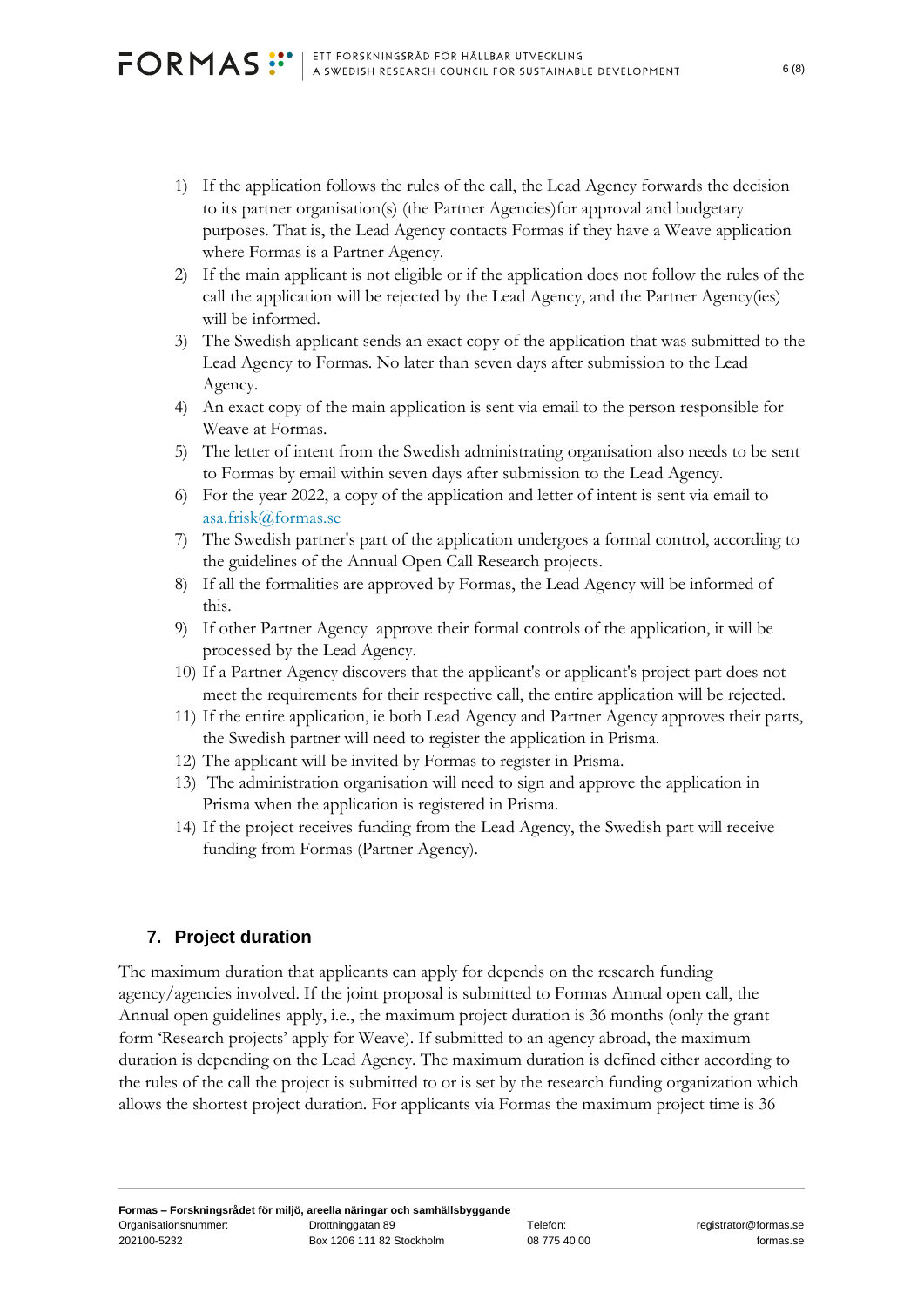months. If in doubt, check with the Lead Agency or your own funding agency before submitting a proposal.

#### **8. Budget and costs**

The project parts will be financed separately by the respective national/regional funding agency in accordance with their standard rules. Applicants are advised to check with their respective funding agency. Swedish project parts follow those budget regulations of the Annual open call (call 'Research projects') 2022. This applies for both Sweden as a Lead Agency or a Partner Agency.

## **9. Funding**

Weave makes use of existing funding programmes. When Formas is the Lead Agency; the Swedish part of the application, is integrated into the budget of the Annual open call. For funding when Formas is a Partner Agency a specific budget is allocated, it is not part of the Annual Open Calls budget. Other national funding agencies involved finance the sub-projects conducted in their country.

- The rules of the relevant funding scheme apply, there are no additional conditions. Applicants are advised to check with their respective funding agency.
- Costs are calculated on the basis of the relevant national guidelines for respective applicant. The Swedish partner needs to follow the national guidelines of Formas and other partners according to their national guidelines.
- A Lead Agency application can be submitted provided there are no thematic overlaps with project funding grants that are already under way. See all regulations for the national call.

# **10. Language**

It is advised to write the application in English since the review panel mostly consists of international reviewers and partner, and the Partner Agency or Lead Agency is in another country than Sweden.

#### **11. Submission deadlines**

Submission deadlines vary depending on the Lead Agency, please consult the respective country pages. If Formas is the Lead Agency, the deadline follows that of the Annual open call. For 2022 the deadline is April 21, 14.00 (CET).